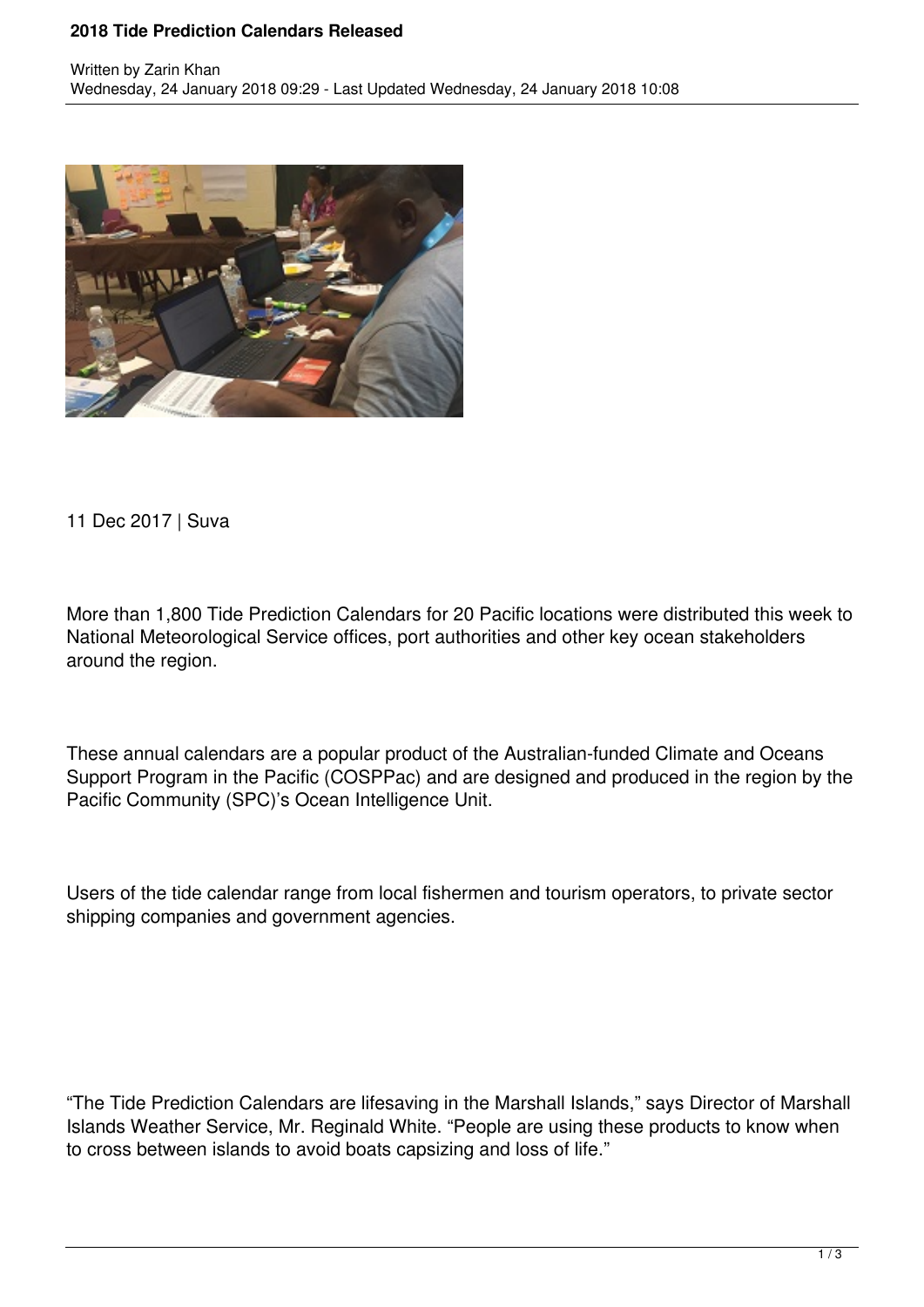## **2018 Tide Prediction Calendars Released**

Calendar predictions are calculated by the Australian Bureau of Meteorology's Tidal Unit with information from the Pacific Sea Level Monitoring stations and a few additional tide gauges around the region.

Pacific National Meteorological Services (NMS) frequently serve as distributors of these calendars. To further support the release of such ocean information products, five NMSs have hosted COSPPac Ocean and Tides Workshops in their countries since 2015.

In the Solomon Islands, Cook Islands, Marshall Islands, Tuvalu, and Tonga the workshops have brought together national focal points from fisheries, shipping, disaster, coastal planning, marine and ports, conservation, tourism, and other ocean-related sectors to learn about ocean science and discuss applications for ocean data such as tidal predictions.

The workshop includes analysis of the local Tide Prediction Calendar and discussion of tidal phases, attributes, and local tidal knowledge.

Another two Ocean and Tide workshops are scheduled to be held in Niue and Samoa in 2018.

"During the workshops, one of the most frequently requested items is additional tide predictions for secondary ports and outer island locations," says Ocean Intelligence Unit Coordinator, Ms Molly Powers-Tora. "So we're excited this year to be able to include a new calendar for Neiafu in Tonga's Vava'u Group."

Predictions can also be downloaded from the Bureau website.

2018 Tide Prediction Calendars are available for the following locations: Rarotonga, Cook Islands; Pohnpei Harbor, Federated States of Micronesia; Lautoka, Fiji; Suva, Fiji; Betio, Kiribati; Majuro, Marshall Islands; Aiwo, Nauru; Alofi, Niue; Malakal, Palau; Lombrum, Papua New Guinea; Port Moresby, Papua New Guinea; Apia, Samoa; Honiara Solomon Islands; Lata Wharf, Solomon Islands; Tarekukure Wharf, Solomon Islands; Nuku'alofa, Tonga; Neiafu,